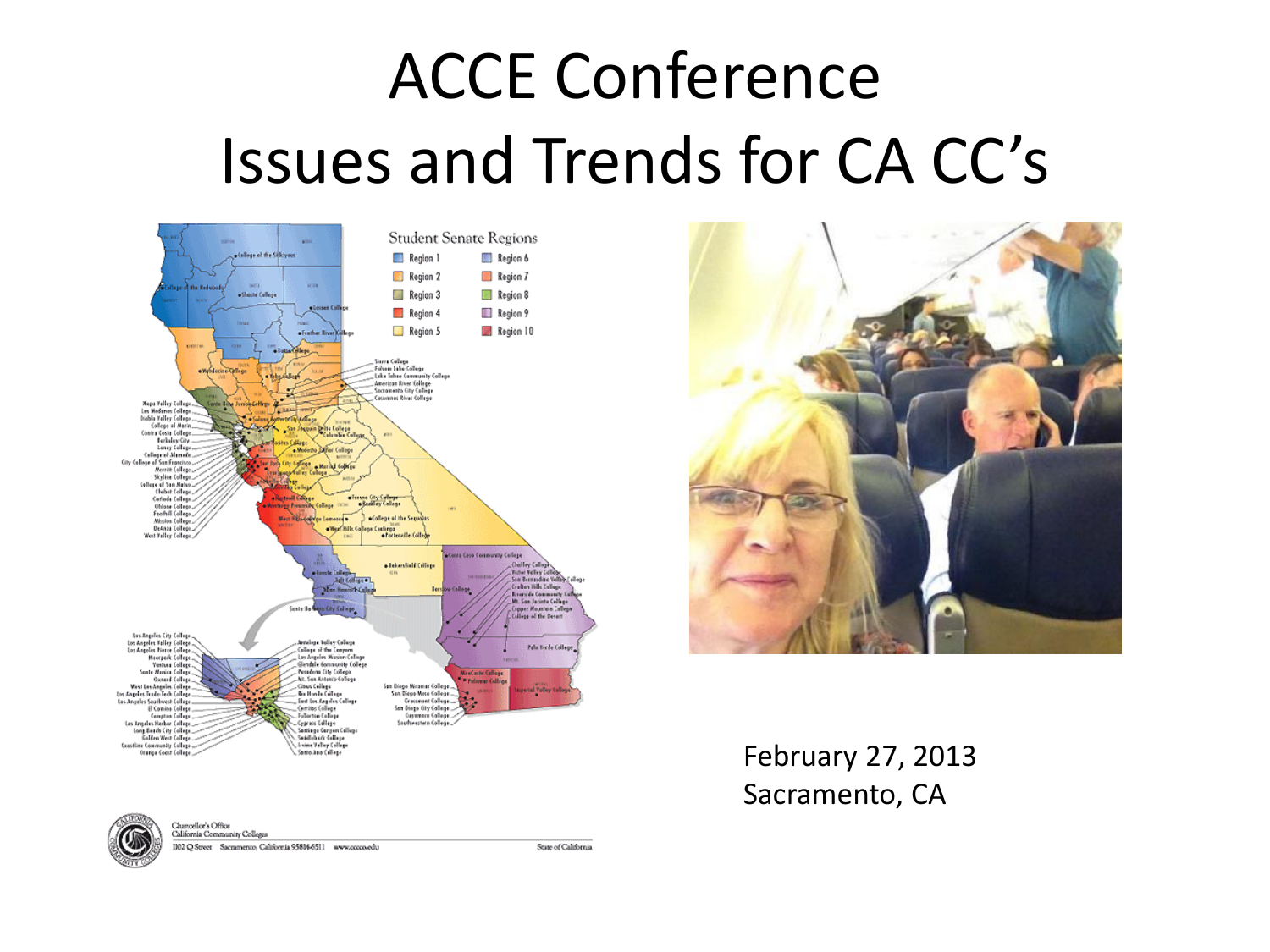## What Was Forecasted

California's rank in jobs forecasted for 2018, by education level.

| <b>Education level</b>       | <b>2018 Jobs</b> | <b>Rank</b>    |
|------------------------------|------------------|----------------|
| High school dropouts         | 3,163,000        | $\overline{2}$ |
| <b>High school graduates</b> | 4,198,000        | 50             |
| Some college, no degree      | 4,042,000        | 33             |
| <b>Associate's degree</b>    | 1,582,000        | 39             |
| Bachelor's degree            | 3,937,000        | 21             |
| Graduate degree              | 1,961,000        | 15             |

The Georgetown University Center on Education and the Workforce 2007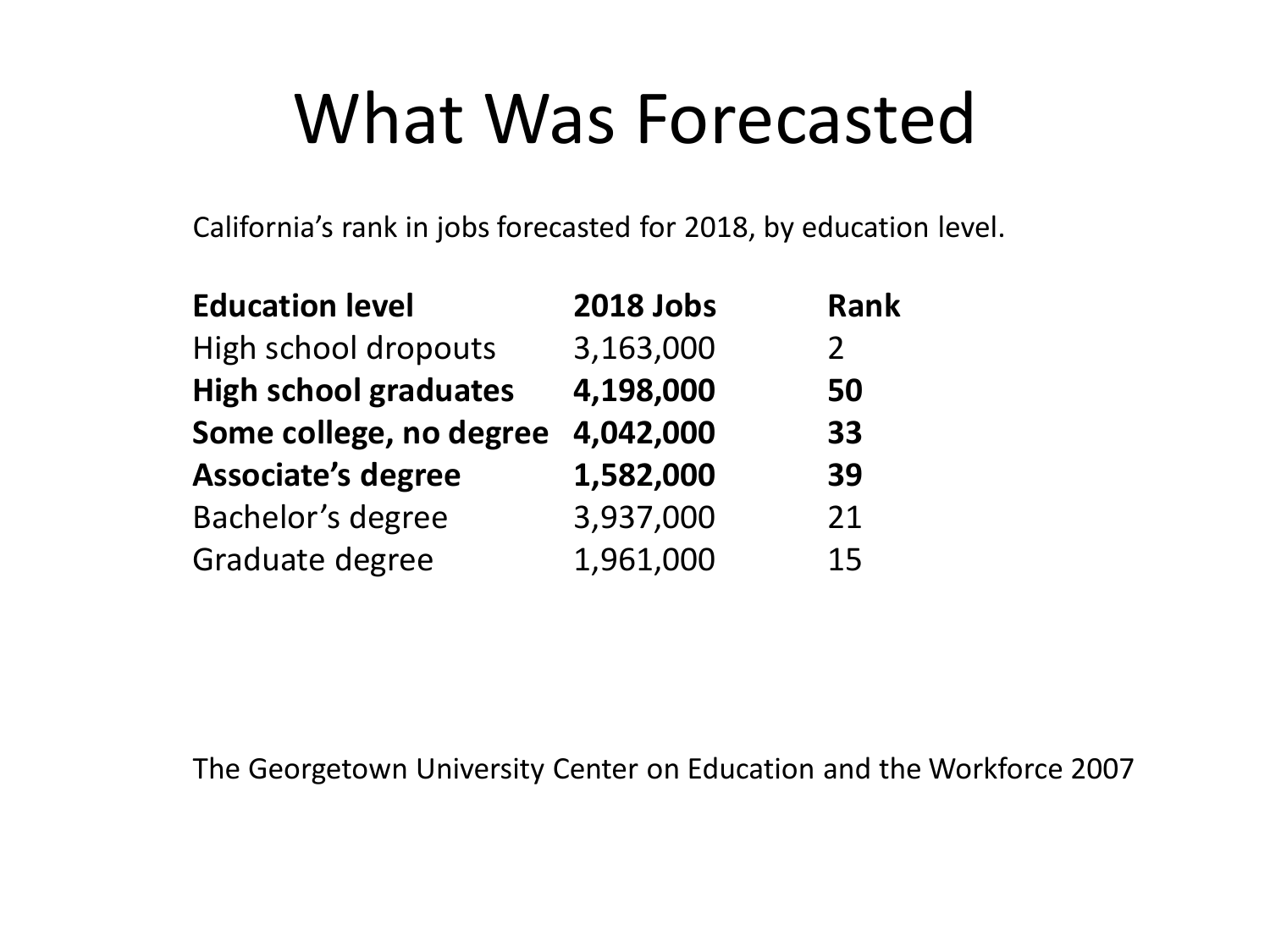### Times-- They Are a Changing' !!! 70's to 2007



SOURCE: Authors' analysis of March Current Population Survey (CPS) data, various years. The CPS is a monthly survey of households by the U.S. Census Bureau for the U.S. Labor Department's Bureau of Labor Statistics. For this comparison, the middle class represents workers with annual income between \$35,000 and \$70,000.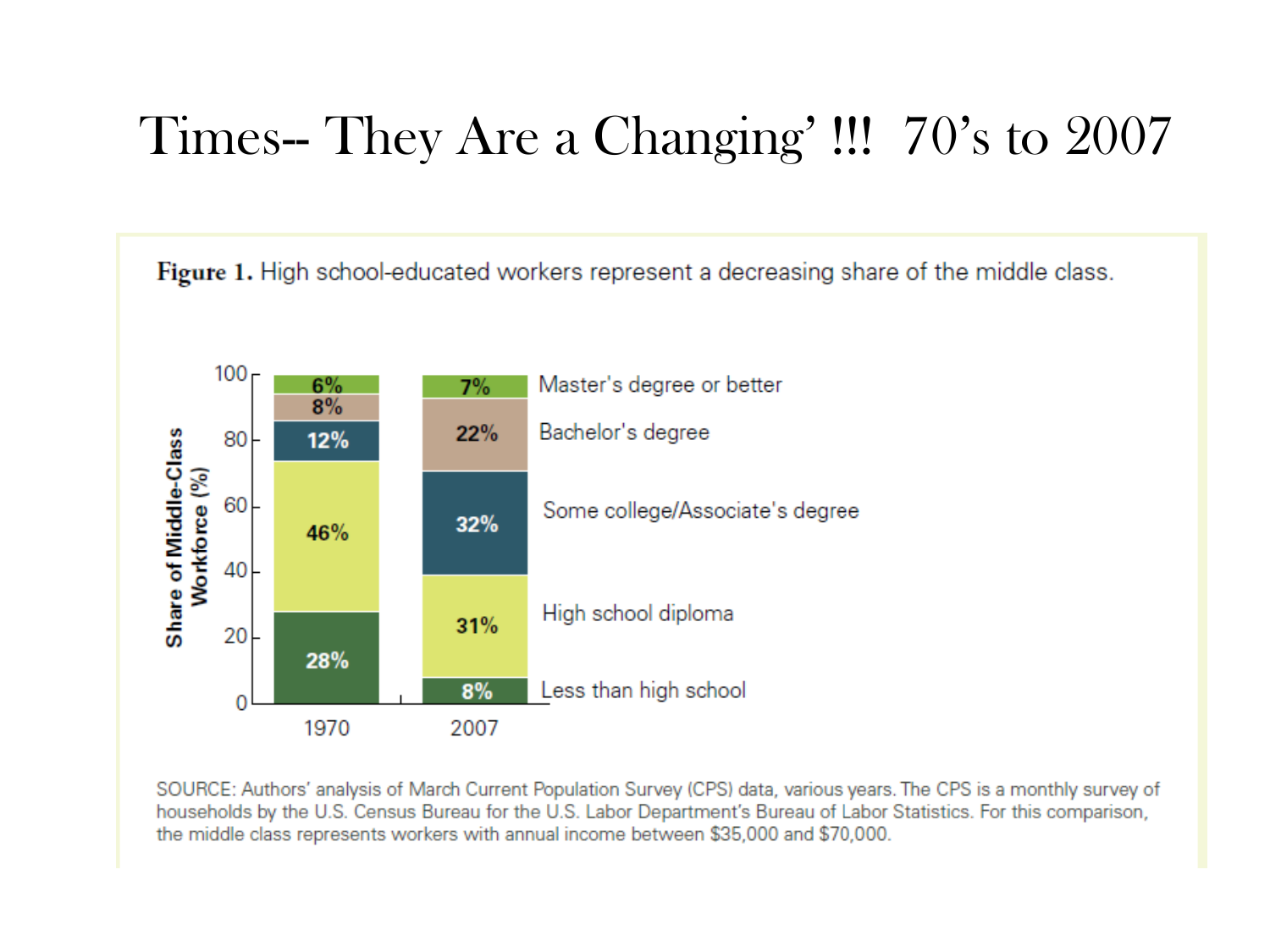# *"….Some Post-Secondary"*

Figure 2. By 2020, nearly two out of every three U.S. jobs will require some postsecondary education and training.



SOURCE: Authors' analysis of March Current Population Survey data, various years; forecast of educational demand to 2020 NOTE: The 'some college' category was not measured in 1973.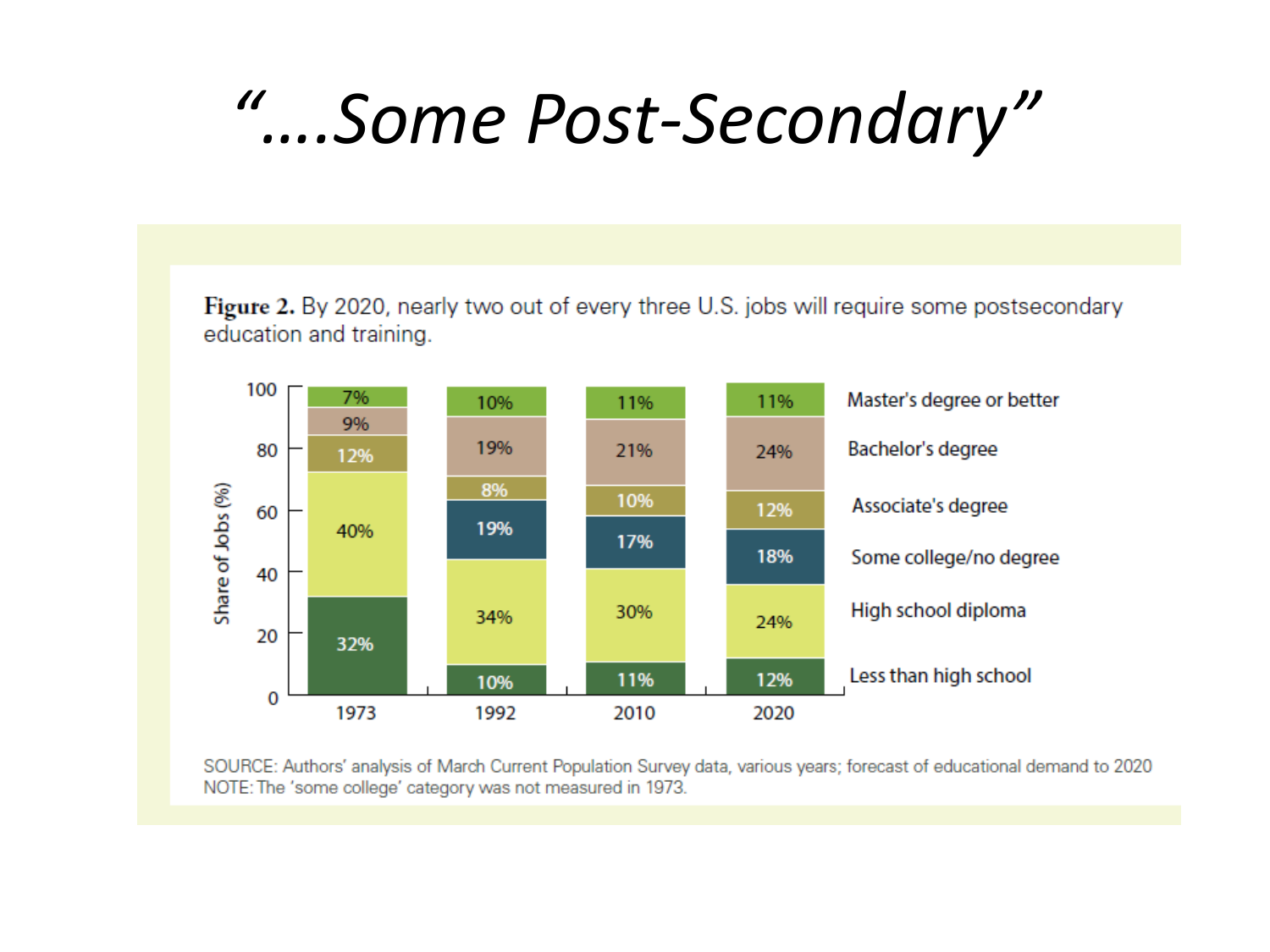### *The American CTE system provides five major pathways to 29 million middle-class jobs:*

- (1) **Employer-based training,**
- (2) **Industry-based certifications,**
- (3) Apprenticeships,
- (4) **Postsecondary certificates,** and
- (5) Associate's degrees.

These pathways are not mutually exclusive; on the contrary, they are often integrated and can overlap in linear and nonlinear ways.

*What's News?* 

*You May Not Need a Bachelor's Degree!*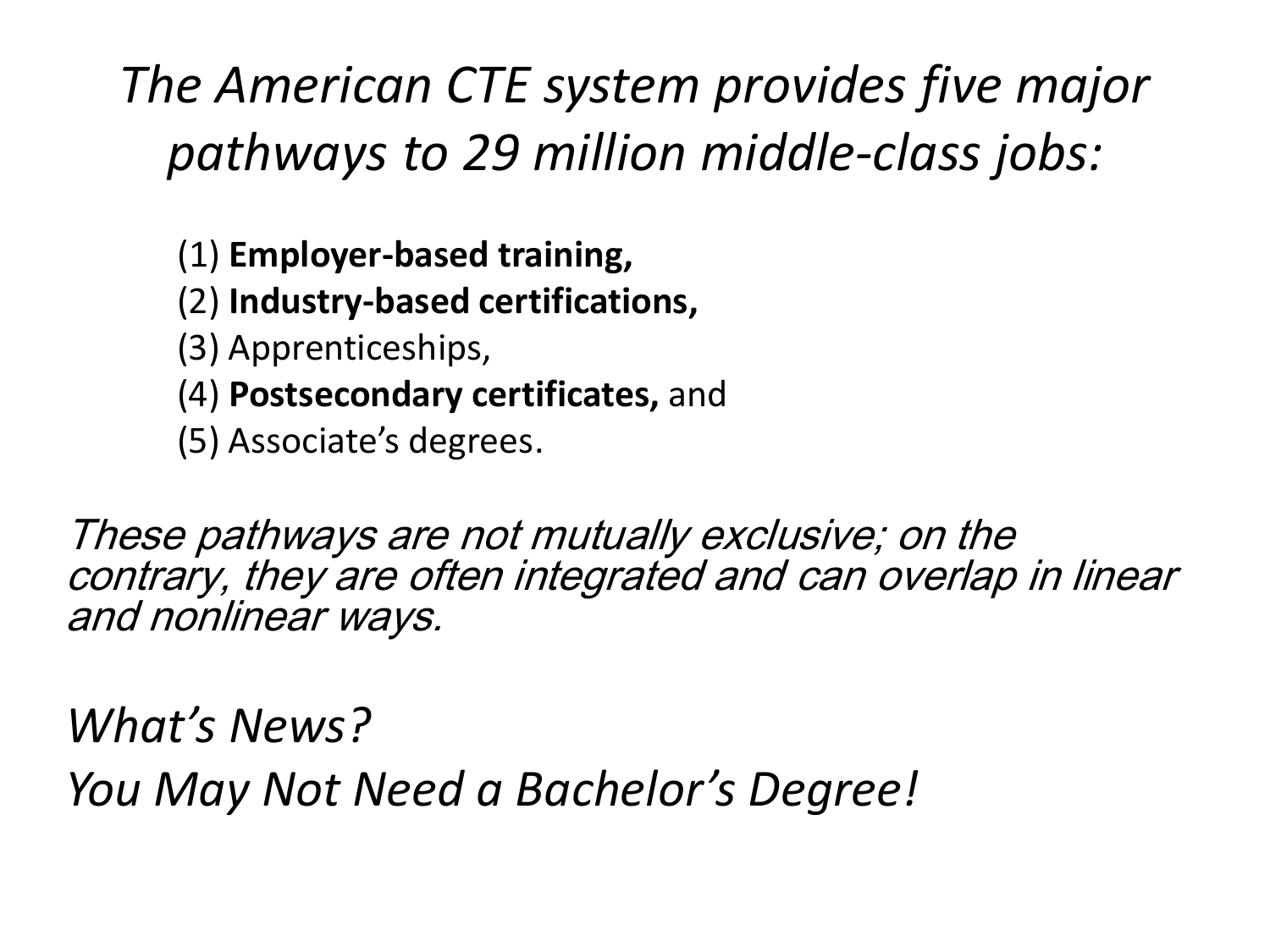# Middle Jobs Workers and Earnings

- **Middle-education jobs (or workers)** are those that require (or have) some postsecondary education and training, but do not require (or have) a Bachelor's degree.
- **Middle-class earnings** are earnings above \$35,000 per year and below \$95,000 per year.
- **Middle jobs** are occupations that require some postsecondary education and training, but not a Bachelor's degree, and have average earnings of \$35,000 per year or more.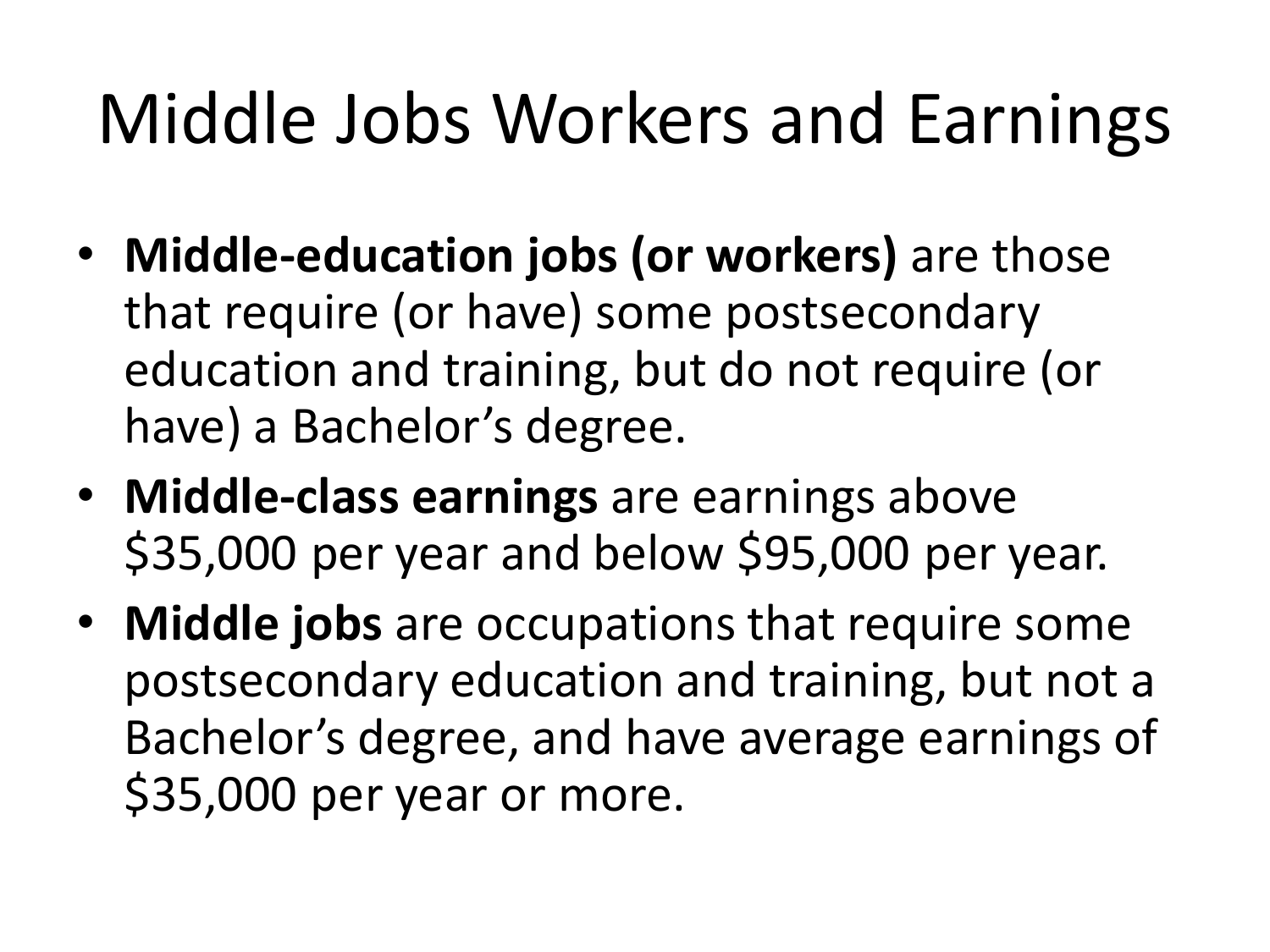# Best Degrees for CA Jobs

- 5. Architecture
- 4. Civil Engineering
- 3. Medical Technology
- 2. Computer Science
- 1. Electrical Engineering

Bright.com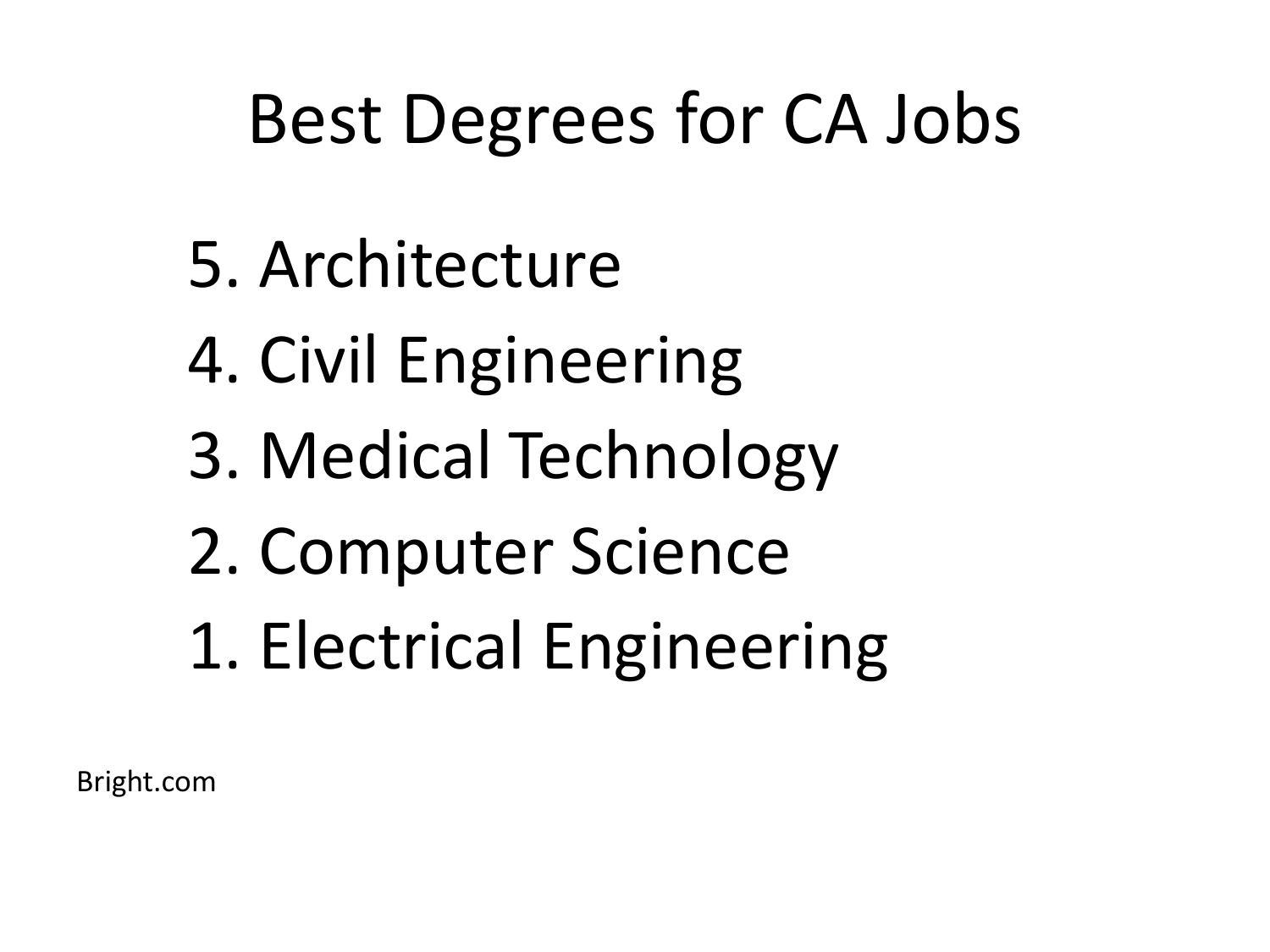Worst Degrees (or great onramps to pathways?)

- 5. Business
- 4. Biochemistry
- 3. Biology
- 2. Journalism
- 1. Political Science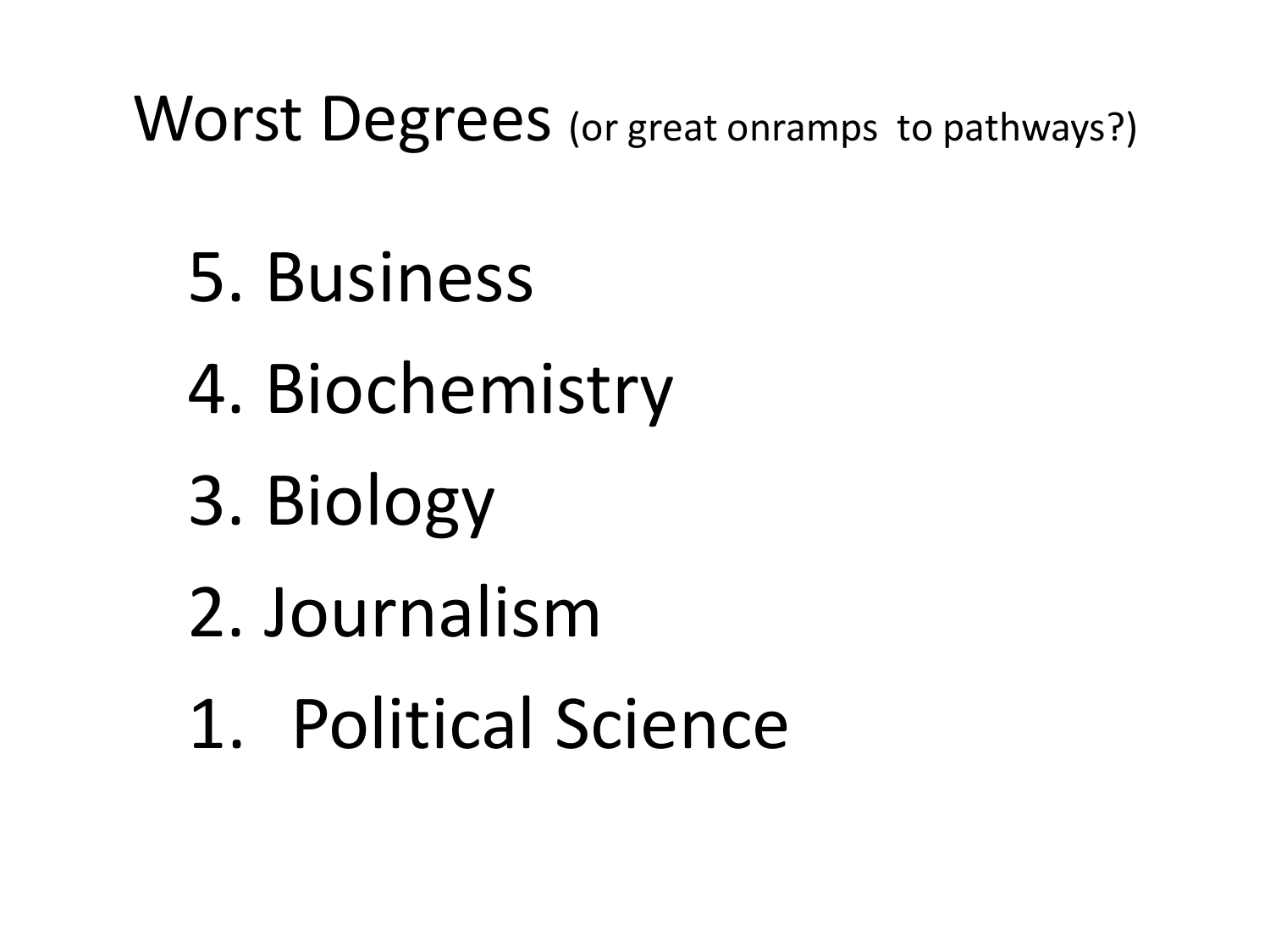# Best Value?

#### GOAL:

Find the most economic way to finance an education.

#### STRATEGY:

students recognize that attending the CC at \$46/unit for GE, with UC admission after year 3; after attending a CTE program that pays well and is in their discipline, helps offset large student debt.

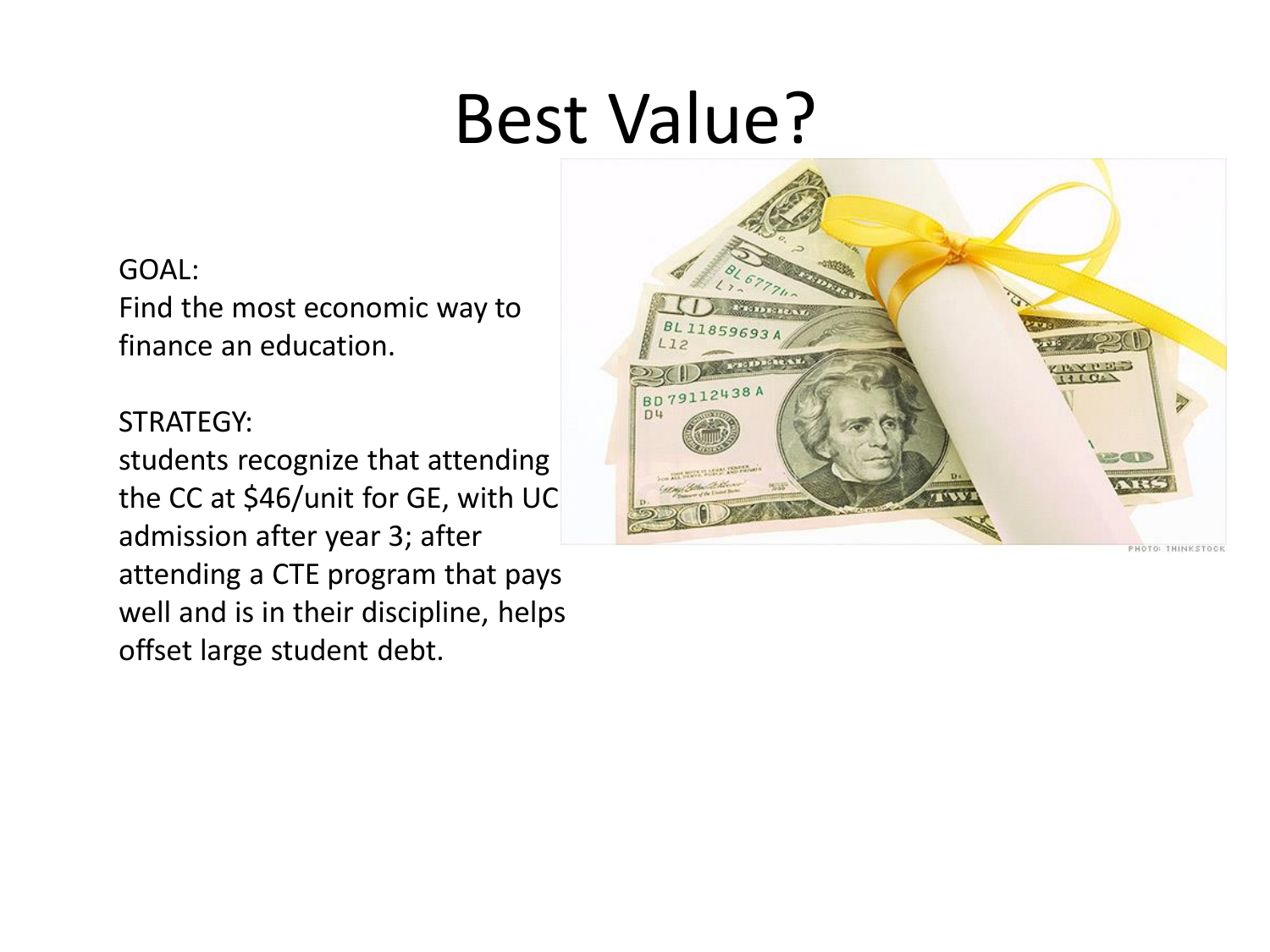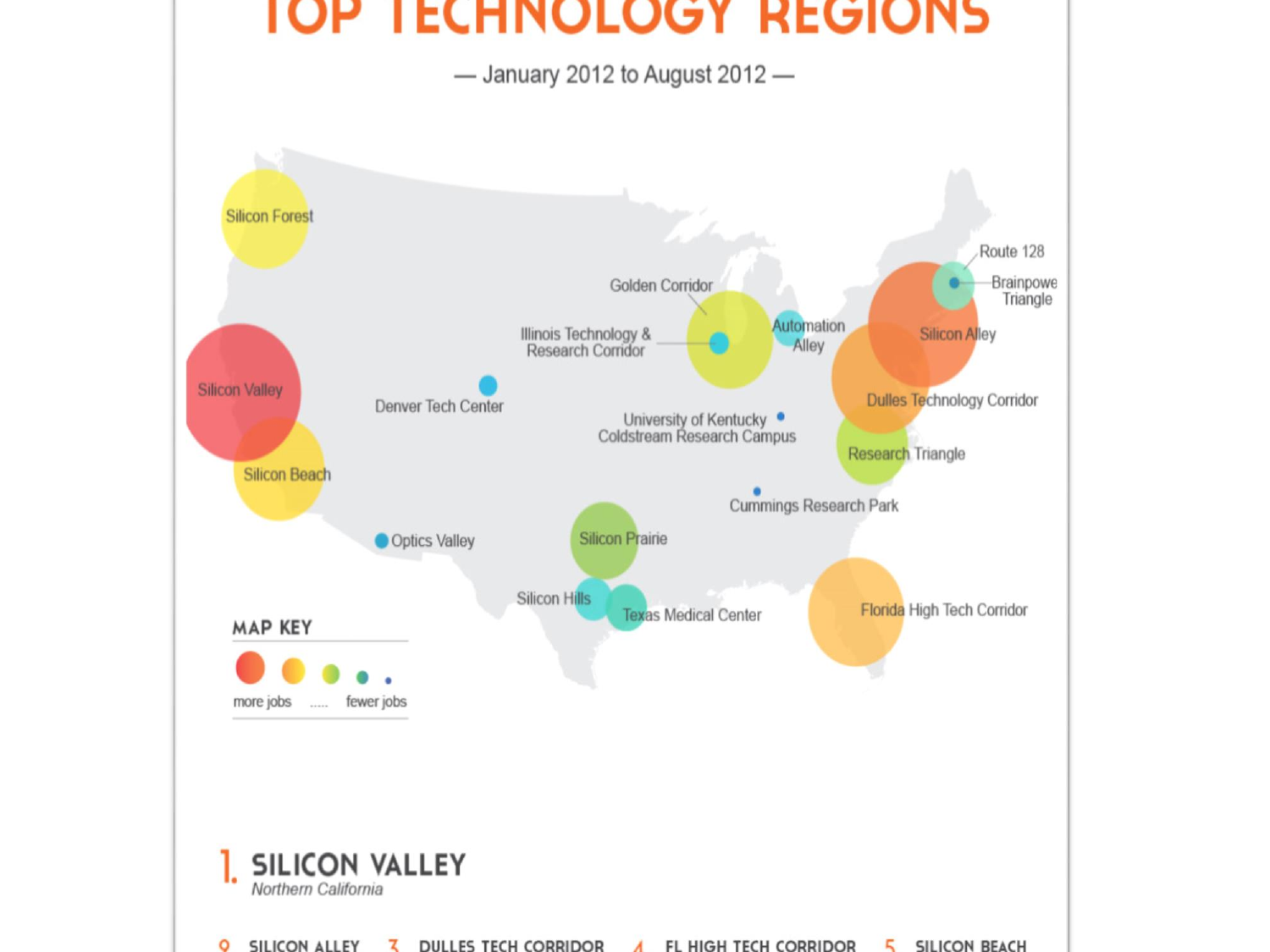### Scientist in San Jose? You're Golden!

- MVP Majors for CA: **Science and Engineering (multiple disciplines)**
- The best California metro areas for job seekers are (in order):
	- 1. San Jose
	- 2. Fresno
	- 3. L.A.
	- 4. Stockton
- People in California on average make 13 percent more than those with equivalent titles nationwide.

Bright.com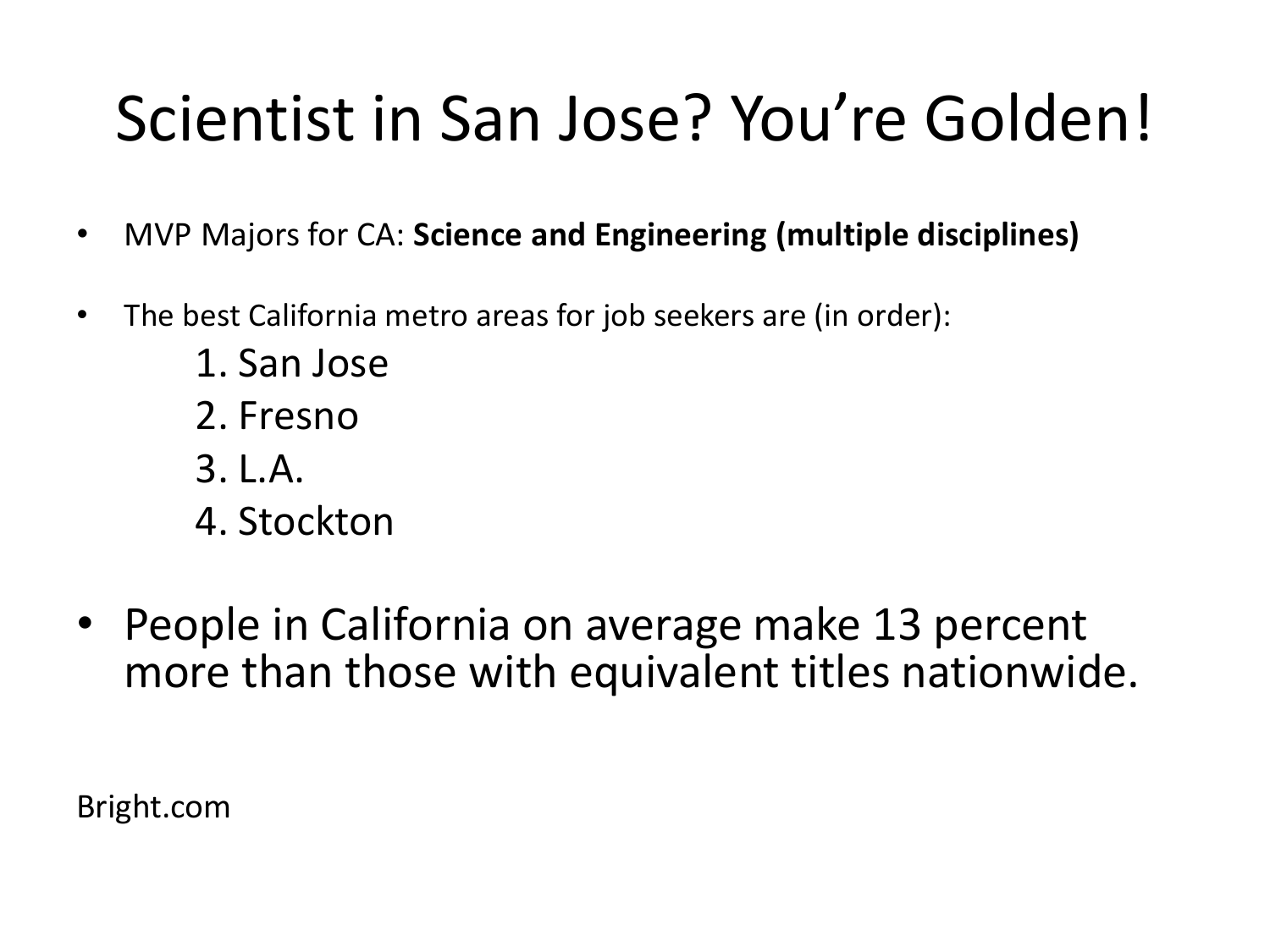# New Models of Delivery

• UniversityNow -**is a social venture based in San Francisco, CA, whose mission is to ensure that a quality higher education is available to people everywhere. Associated with Patton University (WASC accredited)** 

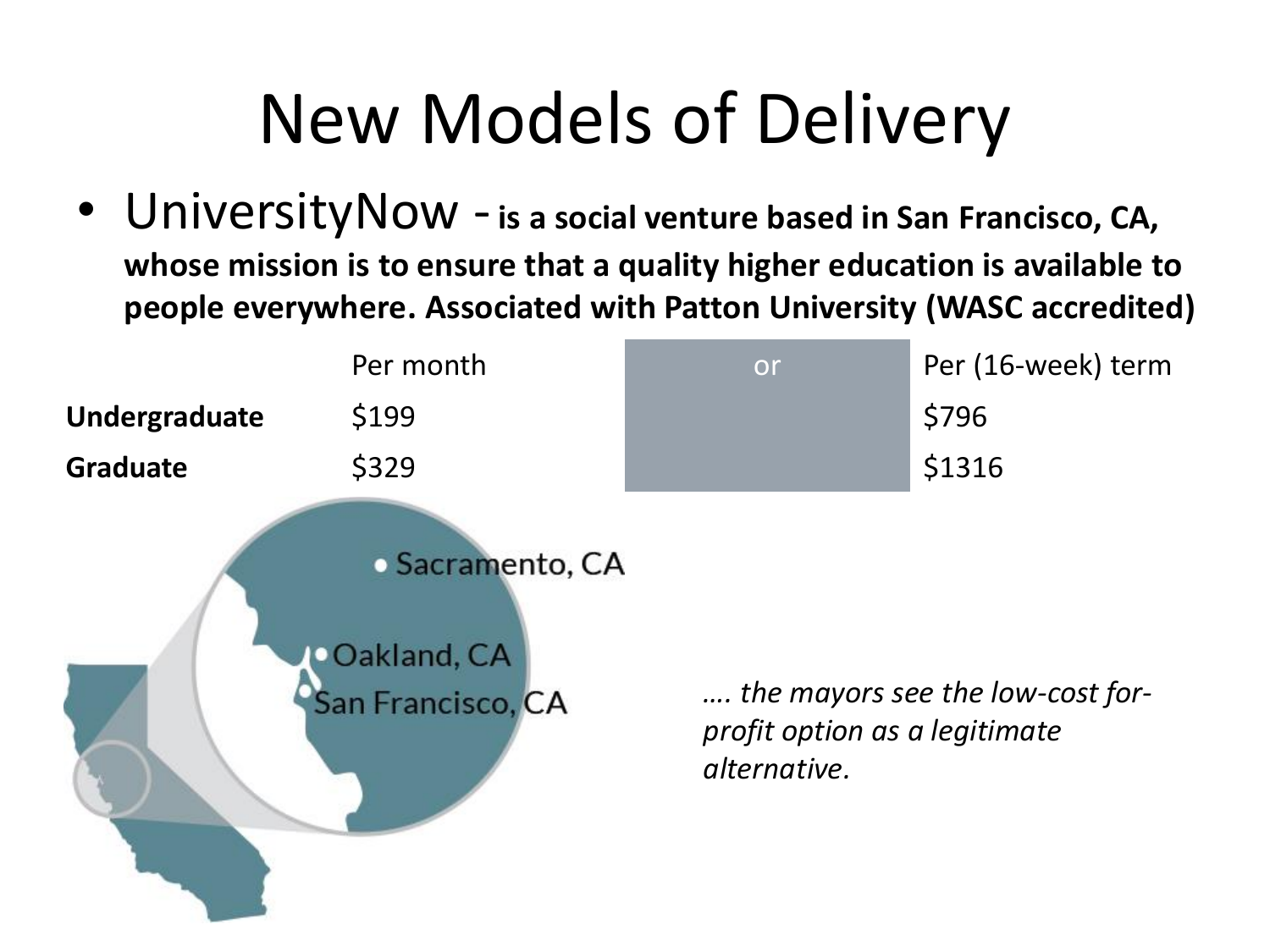# Big Data

- Predictive data analytics in higher education
- Creating psychometric profiles
- What students know and how they learn

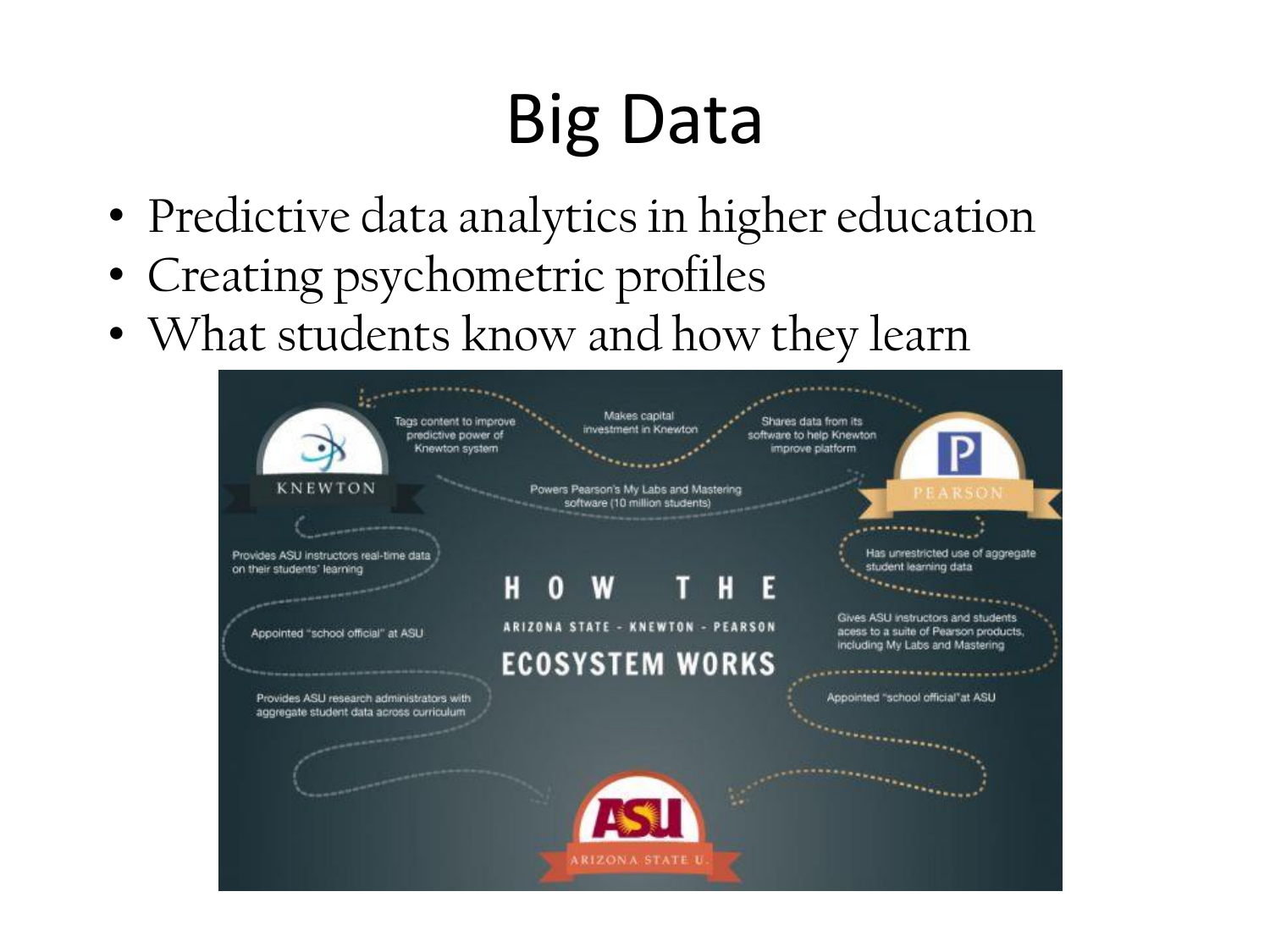# **Employment Projections to 2016**

The State of California expects the following 25 job titles to increase in numbers by higher percentages than other occupations to 2016, although Healthcare related jobs will likely to increase after 2016 as well (reference: [State Occupational Projections](http://www.projectionscentral.com/)).

- 1. Network Systems and Data **Communications** Analysts
- **2. Computer** Software Applications Engineers 12
- 3. Forensic **Science Technicians**
- 4. Skin Care Specialists
- 5. Veterinary Technologists and **Technicians**
- 6. Home Health Aides
- 7. Occupational Therapist <sub>18.</sub> **Assistants**
- 8. Mathematical **Scientists**
- 9. Traffic **Technicians**
- 10. Aircraft Cargo Handling **Supervisors**
- 11. Physical Therapist Assistants
	- 12. Pharmacy Technicians
- 13. Dental Hygienists
- 14. Substance Abuse and Behavioral Disorder **Counselors**
- 15. Dental Assistants
- 16. Veterinarians
- 17. Athletic Trainers
	- **Special Education Teachers** for Preschool through Elementary School Grades
- 19. Biomedical Engineers
- 20. Multi-Media Artists and Animators
- 21. Microbiologists
- 22. Physical Therapist Aides
- 23. Ambulance Drivers and Attendants
- 24. Medical Assistants
- **25. Database Administrators**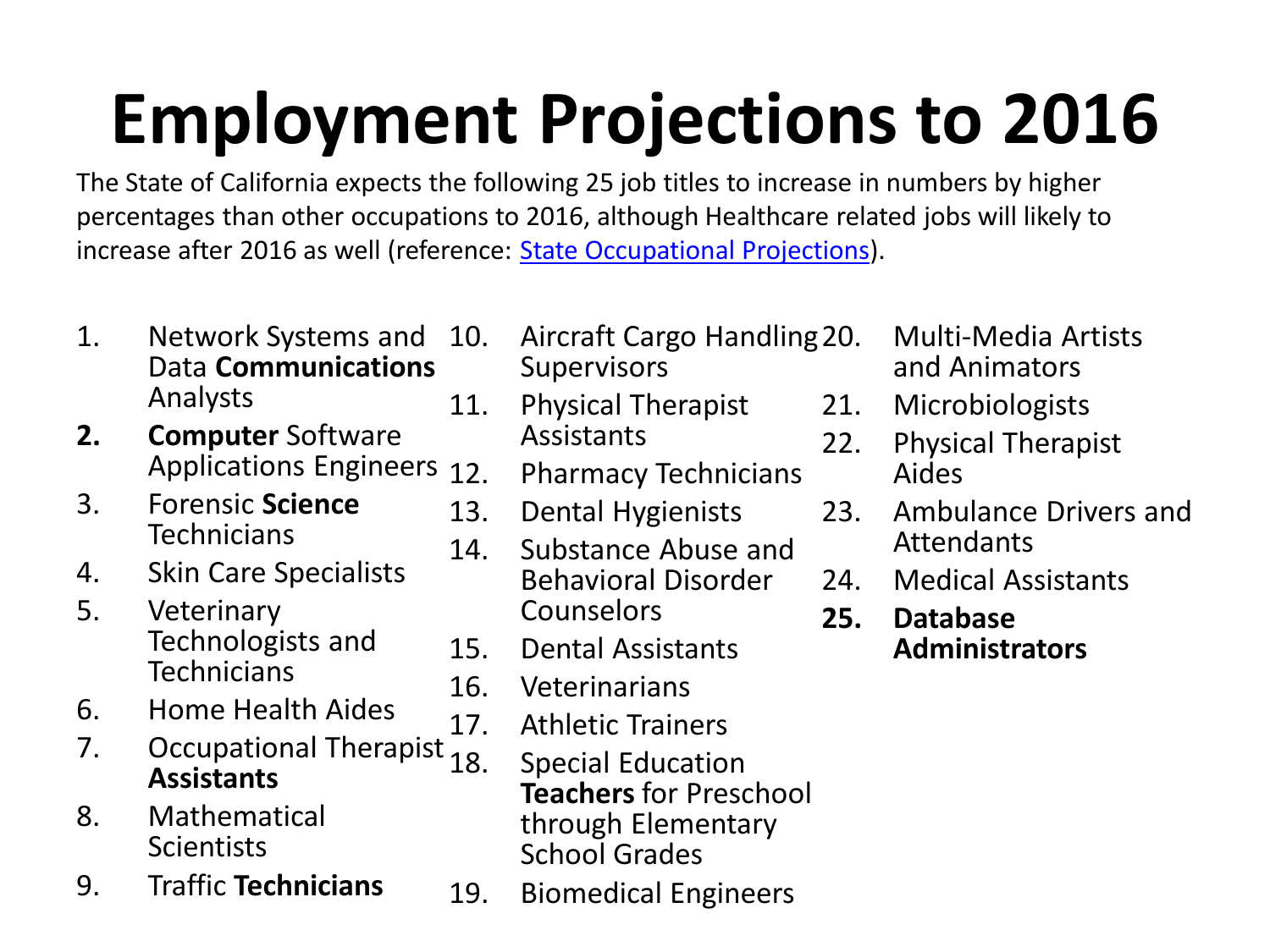# Skills to Hone for One and All

- Computer Skills
	- Not just keyboarding and MS Office or "… iLost" programs
	- App development, computer graphic arts, concepts of database management
- Communication/Organizational Skills
	- Organizational Development for Managers
	- Leadership Lunch Group
	- Customer Service
	- Small Business: QuickBooks, Budgets, Contracts, Marketing, Media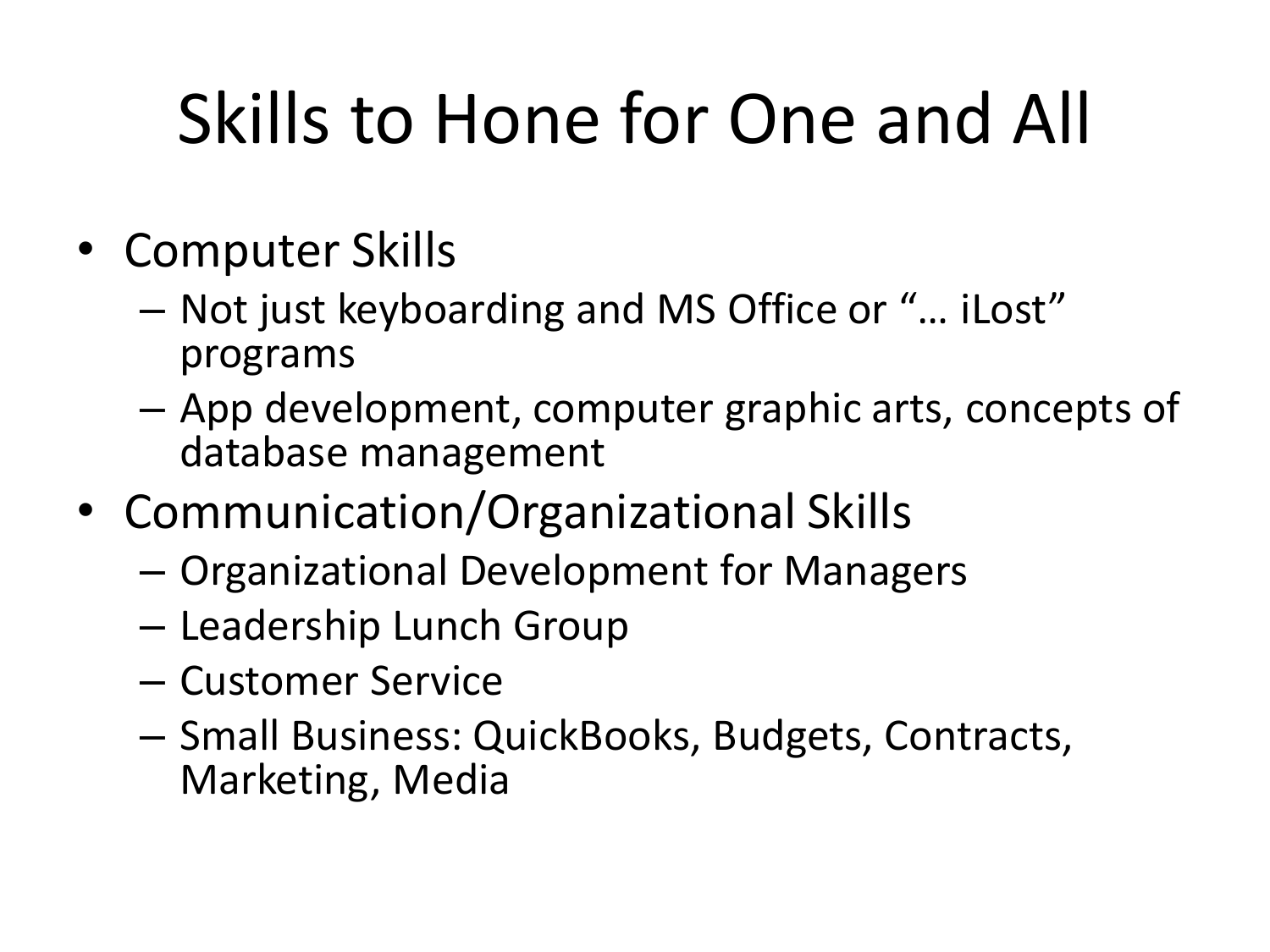# Industries to Watch

- Manufacturing-coming back?
	- 3D Printing requires software (CAD skills); manufacturing and machine/engineering skills
- Installers/Technicians/Trades
	- Cable, data infrastructure, for new and upgrading construction projects
- Healthcare
	- Will continue to grow with aging population & ACO's/ reform
- Admin/ Customer Service/People Management
	- Keeping the communications and processes running
	- Leadership Management series serves companies and communities
	- Safety Training for compliance, emergency preparation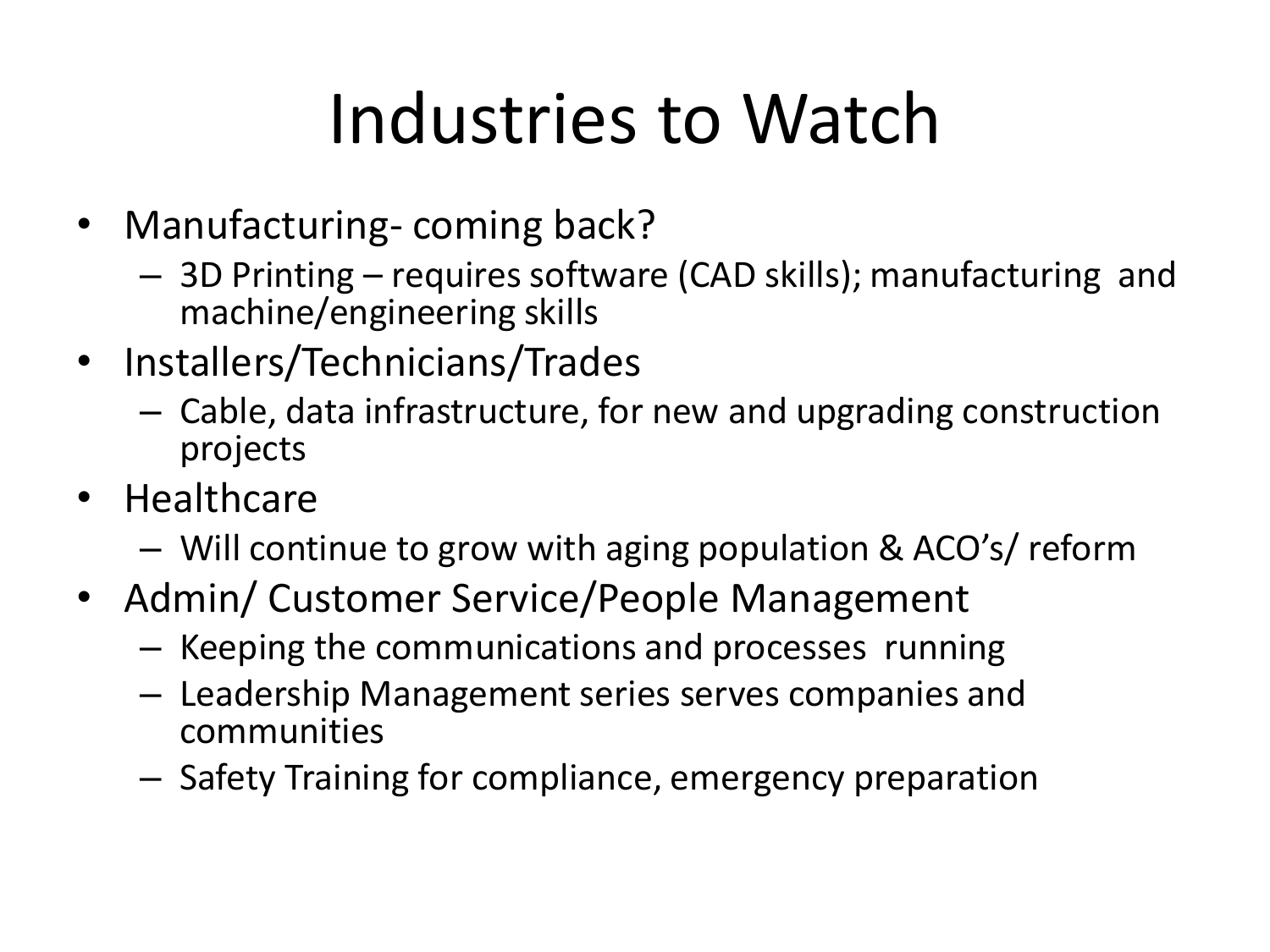# Good Reminders

- Everything is Local!
	- Pay attention to Business Times in your region
	- Stay in touch with industry trends
	- Survey your audience 10% is a great response rate!
	- Keep your marketing focused on what works
	- Always be on the lookout for instructors
	- Ask for testimonials!